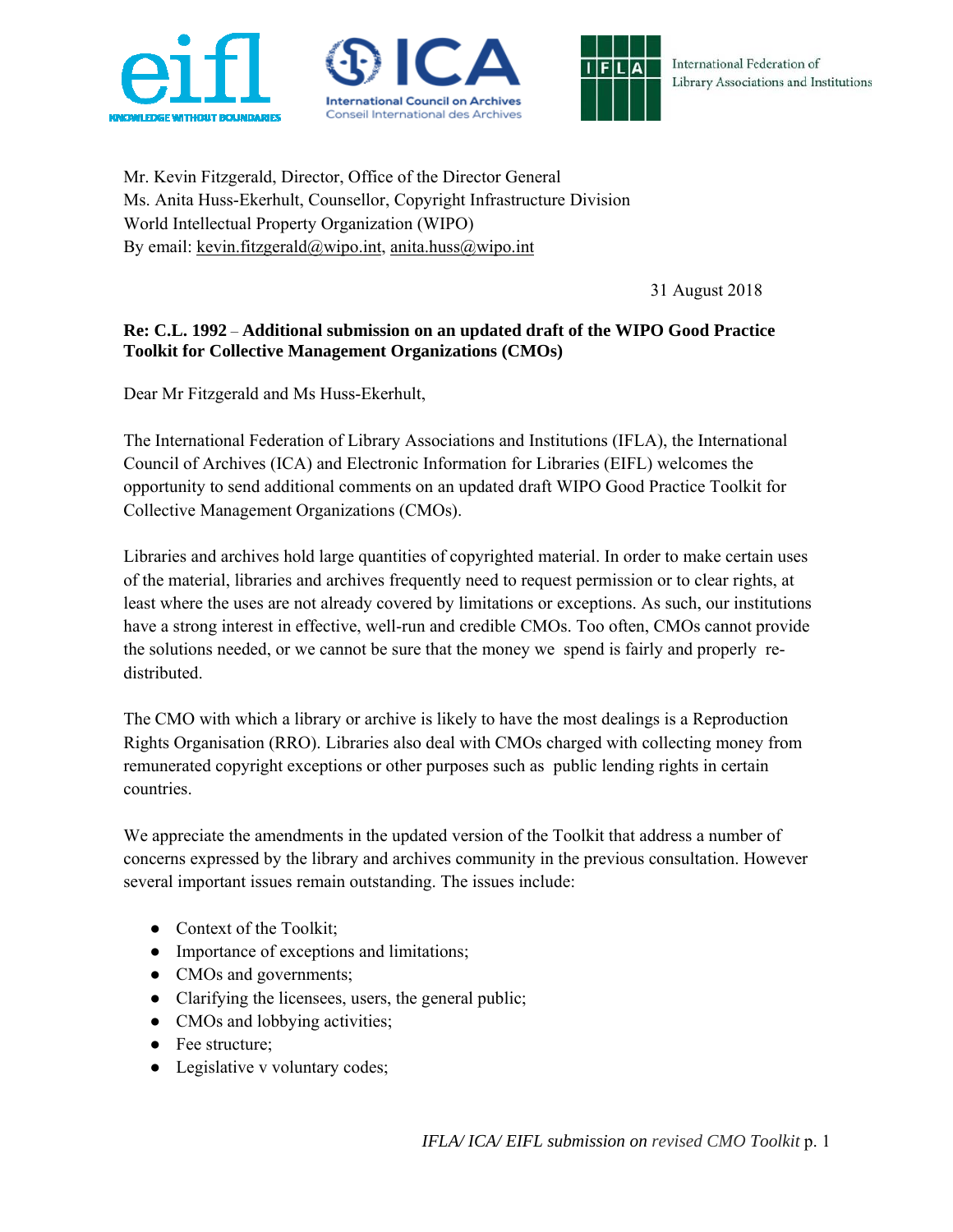





● Suggested textual changes.

We believe it is essential to resolve these issues if the Toolkit to be of maximum benefit and used by all stakeholders, including the library and archives communities. Unless these matters can be addressed, our sector may not be in a position to recommend the Toolkit to our communities.

We hope that our additional comments are helpful.

Please do not hesitate to contact us if you have any questions.

Yours faithfully,

Programme Manager **IFLA** WIPO SCCR

Teresa Hackett Stephen Wyber Jean Dryden EIFL Copyright & Libraries Manager, Policy & Advocacy ICA Representative to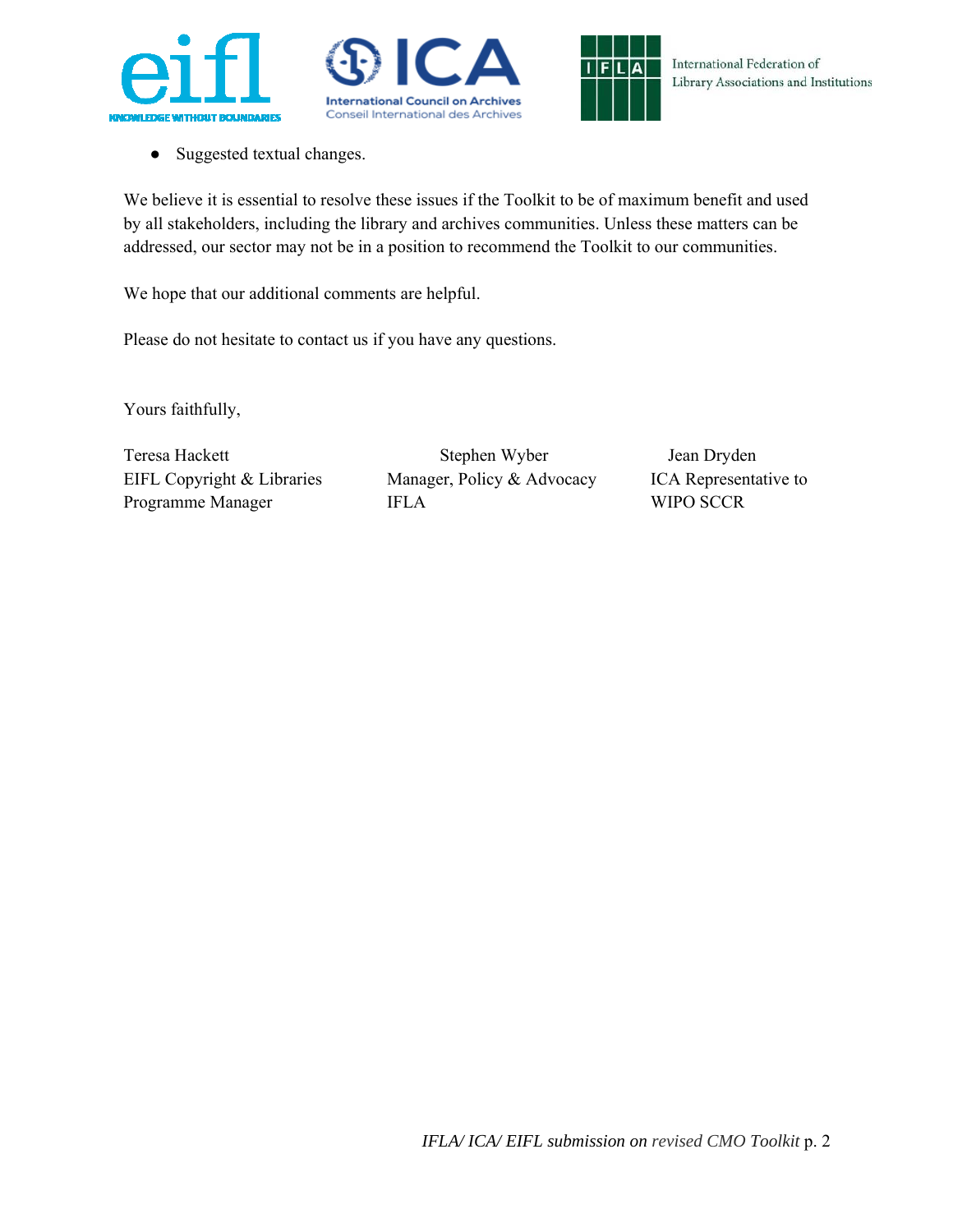





# **Context**

The usefulness of the Toolkit would be enhanced if the following information is included:

- How does the Secretariat plan to promote the Toolkit e.g. will it feature in WIPO national and regional seminars on the collective management of copyright and related right?
- What is the relationship between the Toolkit and Collective Management Organizations – Tool Kit Neighboring Rights published by WIPO in 2016?

### **Importance of exceptions and limitations**

As underlined by the Berne Convention, copyright exceptions are an essential part of any copyright system. The Toolkit should make clear at the outset that a well functioning collective management system should take account of national exceptions and limitations so that licences do not take away policy space granted by legislators to users of the copyright system, nor overreach to works not suited to commercial licensing.

Examples of works not suited to licensing are works in libraries and archives that are unpublished, not created for commercial purposes, or are orphan works (not subject to legislative solutions). Libraries and archives depend on a robust set of exceptions and limitations in order to fulfil their mandate to make works of this nature available.

Furthermore, with the growing popularity of Creative Commons licences, as well as of the open access movement, many works are now explicitly being made available free of charge. Such works are therefore not suited for collective licensing. While it is not in the remit of this Toolkit to warn against unwaivable remuneration provisions in copyright law, CMOs should respect the will of rightsholders as far as possible.

Fully acknowledging the importance of exceptions and limitations also provides context for Good Practice Tool 41 (p. 39).

We propose the following four amendments:

1. Introduction (p. 5) Include the following text as an example: 'This guide is not intended to prejudice in any way the operation of exceptions and limitations to copyright as they may exist in national law'.

2. Section 1.1 The role of the CMO and its primary functions (p. 6) Collective management is an important part of a functioning copyright and related rights system, complementing individual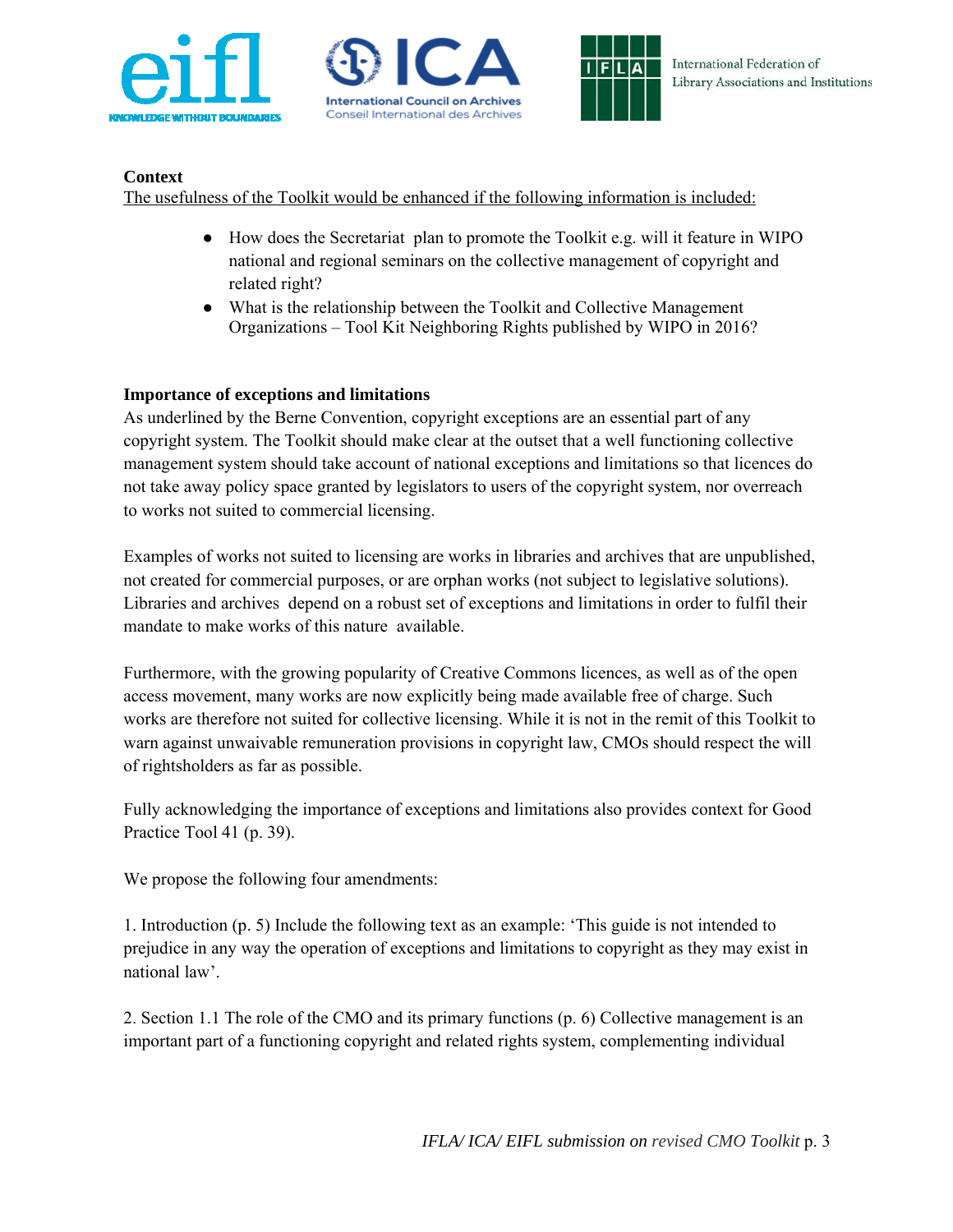





licensing of rights, resting on robust substantive rights, *exceptions and limitations,* and corresponding enforcement measures. (Addition in italics)

3. Section 1.1. Good Practice Tool 2 (p. 8) With respect to certain uses and/or rights *and/or exceptions and limitations*, collective management may be the most cost effective mechanism for ensuring the effective exercise of copyright and related rights, in order to make these rights work in practice. (Addition in italics)

4. Add the following Good Practice Tool 17a (p. 23): 'Where legislation allows for extended collective licensing or similar, CMOs should respect the desires of rightsholders who have made their works available under open licences, and therefore not demand royalties for their use of these works.'

### **CMOs and governments**

The Toolkit does not address the important relationship between CMOs and governments. The Toolkit must set the objective that CMOs be independent of government. In order to have the full confidence of all stakeholders, the government and its agencies should be, and should be seen to be, independent and not tied to the interests of any one group of stakeholders.Where a new CMO is established as part of the copyright office or other government body, for example, to help get it off the ground, it should endeavour to become a separate entity within the private sector as soon as feasibly possible.

### **Clarifying Licensees, Users, and the general public**

We appreciate the amended definition of Licensee, but the concept of User is much more complex than set out in the Toolkit. In order to make the Toolkit usable to stakeholders, the terms Licensee, User, and the 'general public' must be clarified by adding examples and further explanation. The amended definition of Licensee is better, but there is still confusion between the definitions of Licensee and User, especially in an institutional setting. For example, is a university library considered to be a Licensee or a User? Is an individual who uses the library's holdings (with whom the CMO has no contractual relationship) considered a User? In another example, Good Practice Tool 39 states . "*A CMO should provide a User (where possible electronically) with relevant background information regarding licenses and licensing schemes. Such information should include:…. details of how a Licensee can cancel a license, any notice provisions which may apply, and any periods during which the right to cancel may subsist."* 

We would suggest replacing all references to 'users' in chapter 6 of the Toolkit with 'licensees'.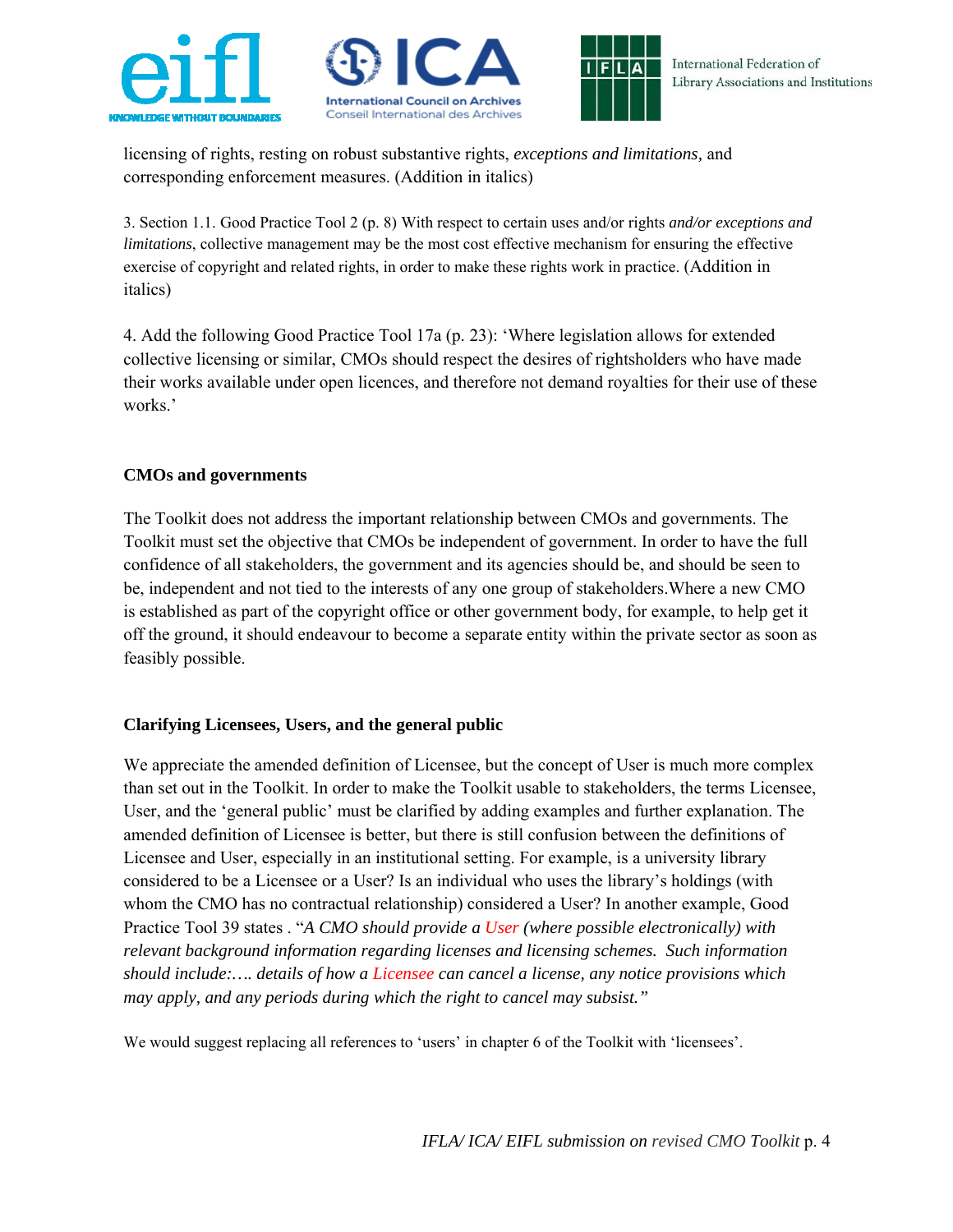





A library or archive in an institutional setting, such as a university, is not usually a separate legal entity. For licences that involve library or archival content, it is important to include the library or archive in the licence negotiations. Responsibility for managing, complying with and/or paying for the licence will likely fall to the library. In the interests of good customer relations and the smooth running of the contract, it is essential that the library understands and agrees to the terms of the licence, including authorized uses, reporting obligations, etc. In addition, only the library has the information needed to make an informed decision about the appropriateness of the licence for the library and the institution.

For example, Section 8.3 (p. 53) (Distribution policies) states "Noting that CMOs' distribution policies are based on the usage of licensed works, CMOs should include in their licenses a requirement to provide accurate and timely information on their usage of works licensed by the CMO." It is the library who will provide these usage statistics. Only the library can advise if the reporting requirements set out in the licence are reasonable, practical and possible.

We therefore propose a new Good Practice Tool 45a (p. 40): 'Where the signatory to a licence is someone other than the department responsible for the day-to-day management of the licence, that department should be closely involved in the licence negotiations. For example, when a university official signs on behalf of a library, the library should be engaged in the negotiation process.'

### **CMOs and lobbying activities**

The Toolkit includes a provision that prohibits the use of rights revenue for any purpose other than distributions to rightholders, "*unless specifically authorized by the General Meeting or its Statute, or provided by law."* (Good Practice Tool 57, p. 51). However, CMOs may wish to allocate financial resources to raise awareness of their role in the copyright system. If, however, such activities extend to lobbying for policy changes that are inimical to a substantial number of a CMO's customers (i.e., public interest users such as cultural heritage and educational institutions), such activities must be strictly controlled or prohibited entirely.

We suggest that the following text be added to Good Practice Tool 57, p.51: "Allocation of rights revenue to activities such as lobbying governments for policy changes that work against the interests of cultural heritage and educational institutions must be strictly controlled."

### **Fee structures**

A CMO's tariff structure must reflect lower fees for non-commercial, public interest activities. We therefore suggest that the following text be added to Good Practice Tool 46 (p. 44). A CMO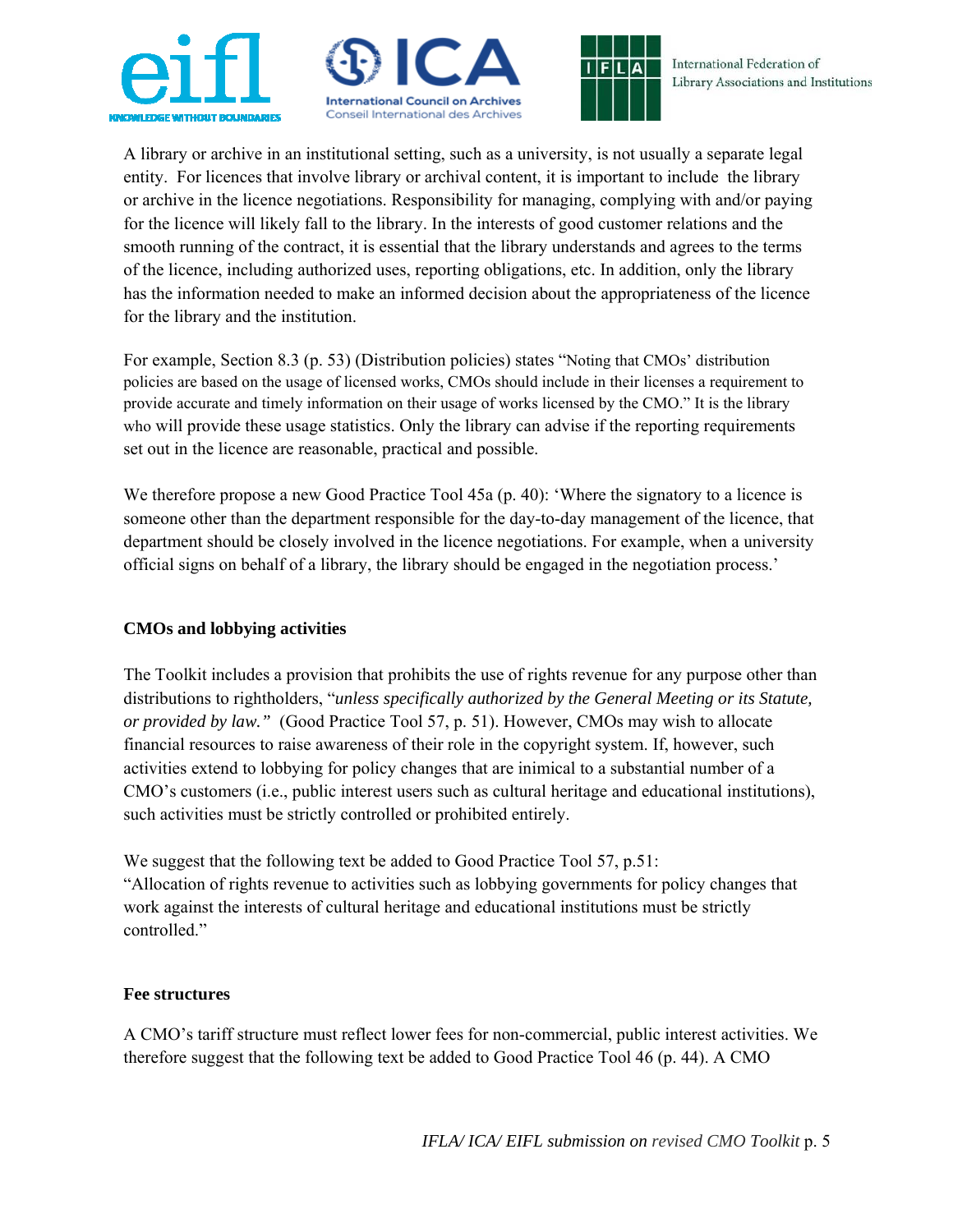





International Federation of Library Associations and Institutions

should establish tariffs which may be based on cross-sectoral tariff comparisons, economic research, the commercial value of the rights in use, the benefits to Licensees, or other relevant criteria *such as the nature of the activity including education, research and other non-commercial, public interest activities*. (Addition in italics).

### **Legislation v. voluntary codes**

The examples do not distinguish between voluntary codes and legislation. For example, in Section 1.1 (p. 6) The role of the CMO and its primary functions lists in the following order: EU, SCAPR Code of Conduct, China. We therefore request that voluntary codes be clearly differentiated from legislation in the examples.

#### **Additional textual changes**

In conclusion, we draw to your attention some proposed additional textual changes and questions:

p.3. In definition of Annual Report, what does 'channel' mean?

p. 6. We propose the following amendment: In this vein, CMOs are a helpfulcan provide a bridge between rightholders and Users, facilitating both access and remuneration.

p. 14. Good Practice Tool 8 – Add percentage of Operating Expenses (overheads). (Referred to in Section 4.1 on p.28).

p. 38. We propose the following amendment: Experience shows that an open and professional approach makes it easier for Users to accept understand a CMO's licensing policies and allows a CMO to market itself in a more effective and productive manner.

p. 40. Good Practice Tool 43 would be clearer if it were stated positively (rather than having 3 negatives), i.e. *Best practices of acting impartially, fairly and on the basis of objective criteria, nonetheless permit do not prevent a CMO to refuse from refusing to grant a license to a User for objective reasons, such as ...*